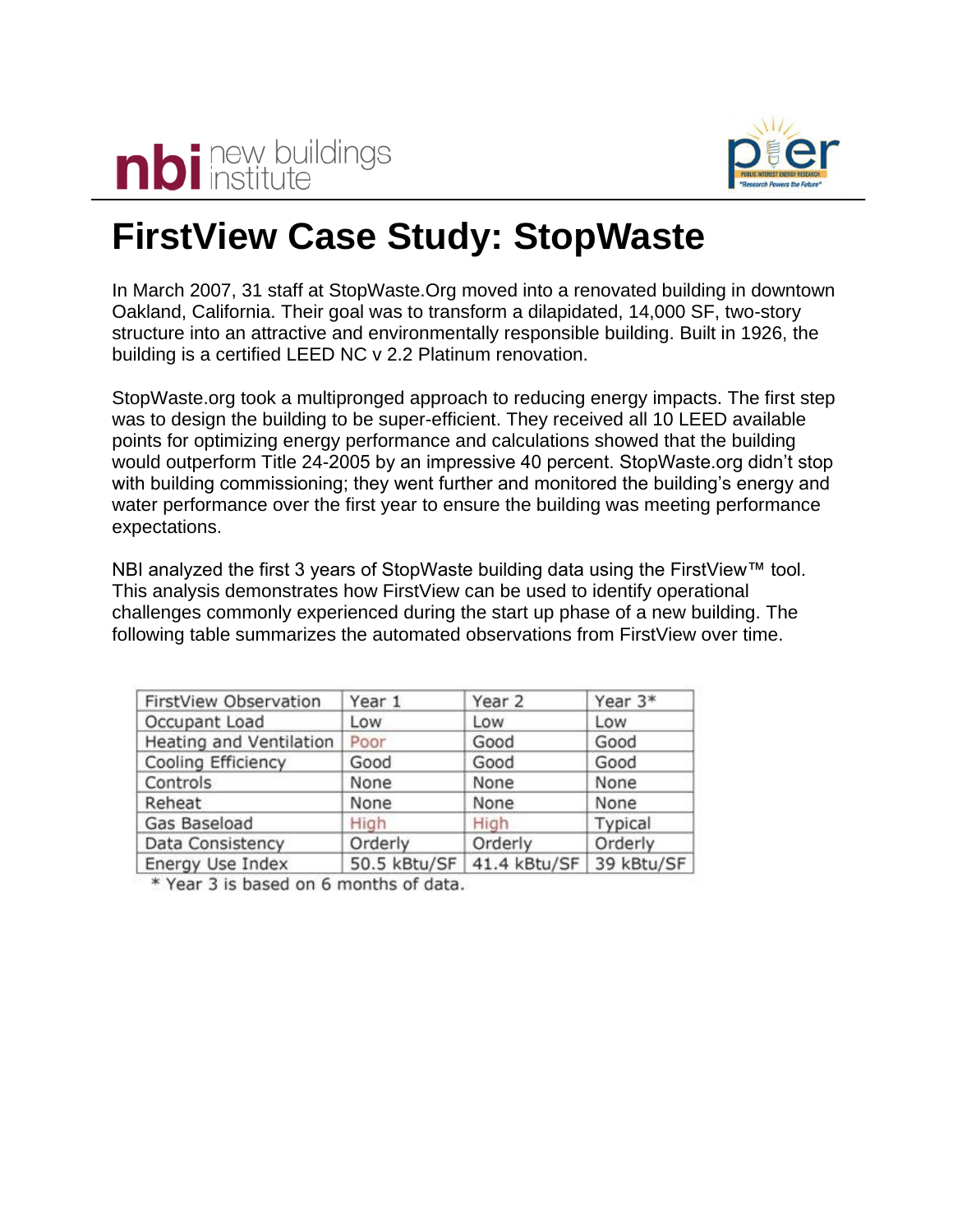In Year 1, StopWaste conducted service on the rooftop air conditioning unit. With the damper previously stuck in place, the building was bringing in too much outside air during the winter that resulted in excessive heating demand. During mild weather, the economizer may not have been opening fully, thereby limiting the ability to get free cooling from outside air.

This change is easily observable when the Year 1 and Year 2 FirstView Energy End Use Breakdown graphs are compared. Notice the significant reduction in energy use during the colder months, along with a moderate reduction at warmer temperatures. In Year 1, simultaneous heating and cooling was observed between 50 and 60 degrees; this was reduced the following year.